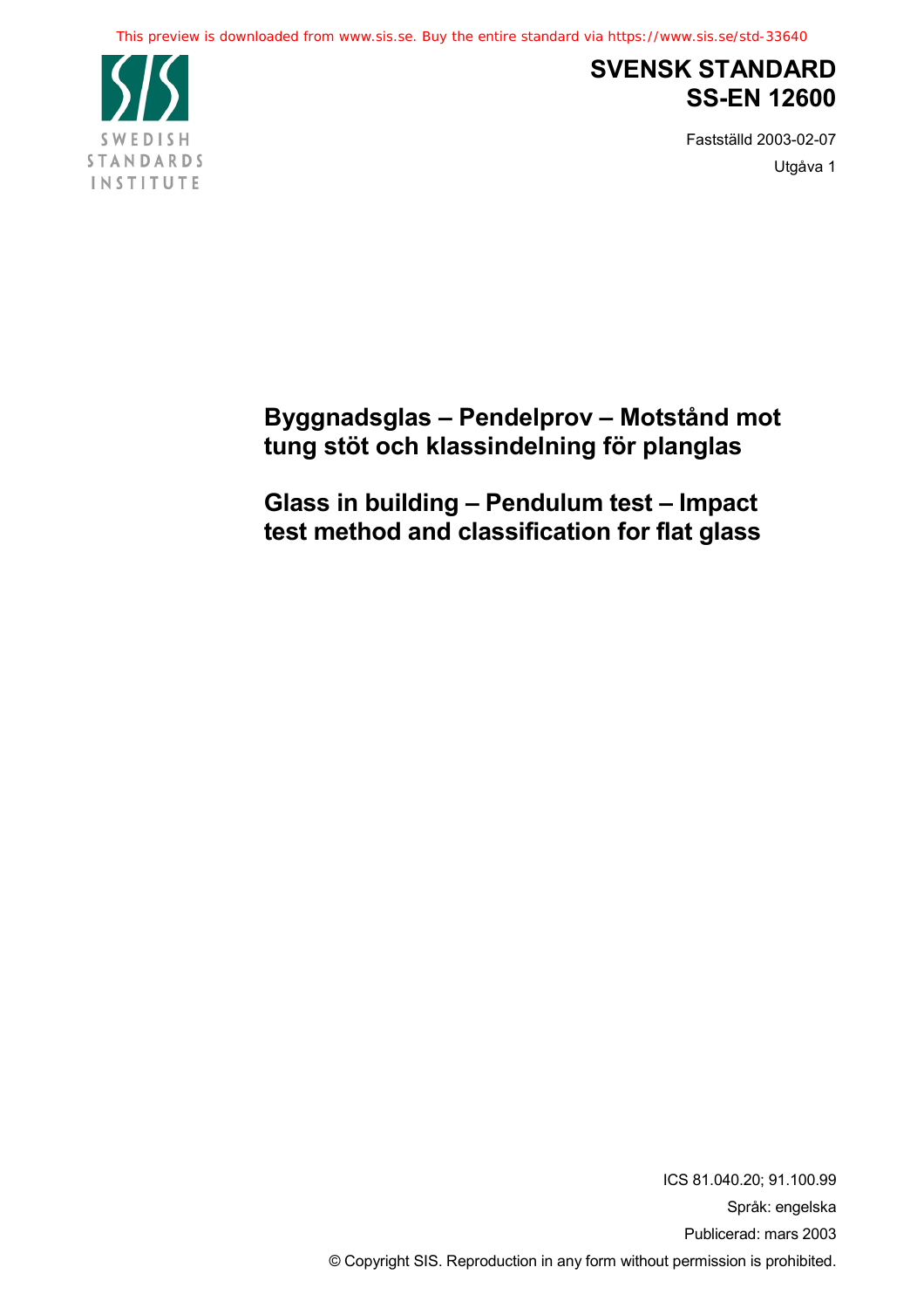Europastandarden EN 12600:2002 gäller som svensk standard. Detta dokument innehåller den officiella engelska versionen av EN 12600:2002.

Standarden ersätter SS 22 44 26, utgåva 1.

The European Standard EN 12600:2002 has the status of a Swedish Standard. This document contains the official English version of EN 12600:2002.

This standard supersedes the Swedish Standard SS 22 44 26, edition 1.

Dokumentet består av 43 sidor.

Upplysningar om **sakinnehållet** i standarden lämnas av SIS, Swedish Standards Institute, tel 08 - 555 520 00.

Standarder kan beställas hos SIS Förlag AB som även lämnar **allmänna upplysningar** om svensk och utländsk standard. *Postadress*: SIS Förlag AB, 118 80 STOCKHOLM *Telefon*: 08 - 555 523 10. *Telefax*: 08 - 555 523 11 *E-post*: sis.sales@sis.se. *Internet*: www.sis.se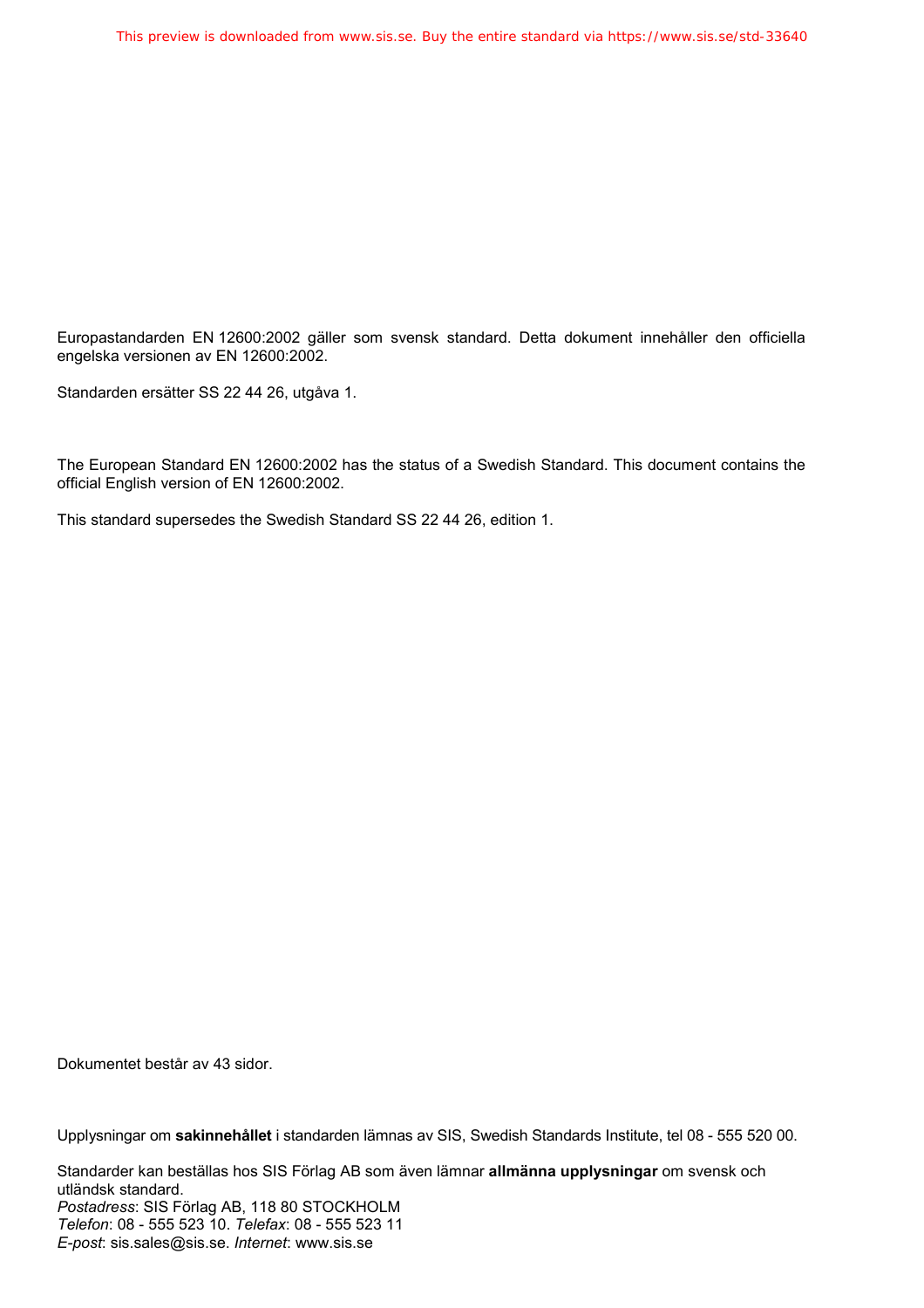# EUROPEAN STANDARD NORME EUROPÉENNE EUROPÄISCHE NORM

## **EN 12600**

November 2002

ICS 81.040.20; 91.100.99

English version

### Glass in building - Pendulum test - Impact test method and classification for flat glass

Verre dans la construction - Essai au pendule - Méthode d'essai d'impact et classification du verre plat

Glas im Bauwesen - Pendelschlagversuch - Verfahren für die Stoßprüfung und die Klassifizierung von Flachglas

This European Standard was approved by CEN on 10 August 2002.

CEN members are bound to comply with the CEN/CENELEC Internal Regulations which stipulate the conditions for giving this European Standard the status of a national standard without any alteration. Up-to-date lists and bibliographical references concerning such national standards may be obtained on application to the Management Centre or to any CEN member.

This European Standard exists in three official versions (English, French, German). A version in any other language made by translation under the responsibility of a CEN member into its own language and notified to the Management Centre has the same status as the official versions.

CEN members are the national standards bodies of Austria, Belgium, Czech Republic, Denmark, Finland, France, Germany, Greece, Iceland, Ireland, Italy, Luxembourg, Malta, Netherlands, Norway, Portugal, Spain, Sweden, Switzerland and United Kingdom.



EUROPEAN COMMITTEE FOR STANDARDIZATION COMITÉ EUROPÉEN DE NORMALISATION EUROPÄISCHES KOMITEE FÜR NORMUNG

**Management Centre: rue de Stassart, 36 B-1050 Brussels**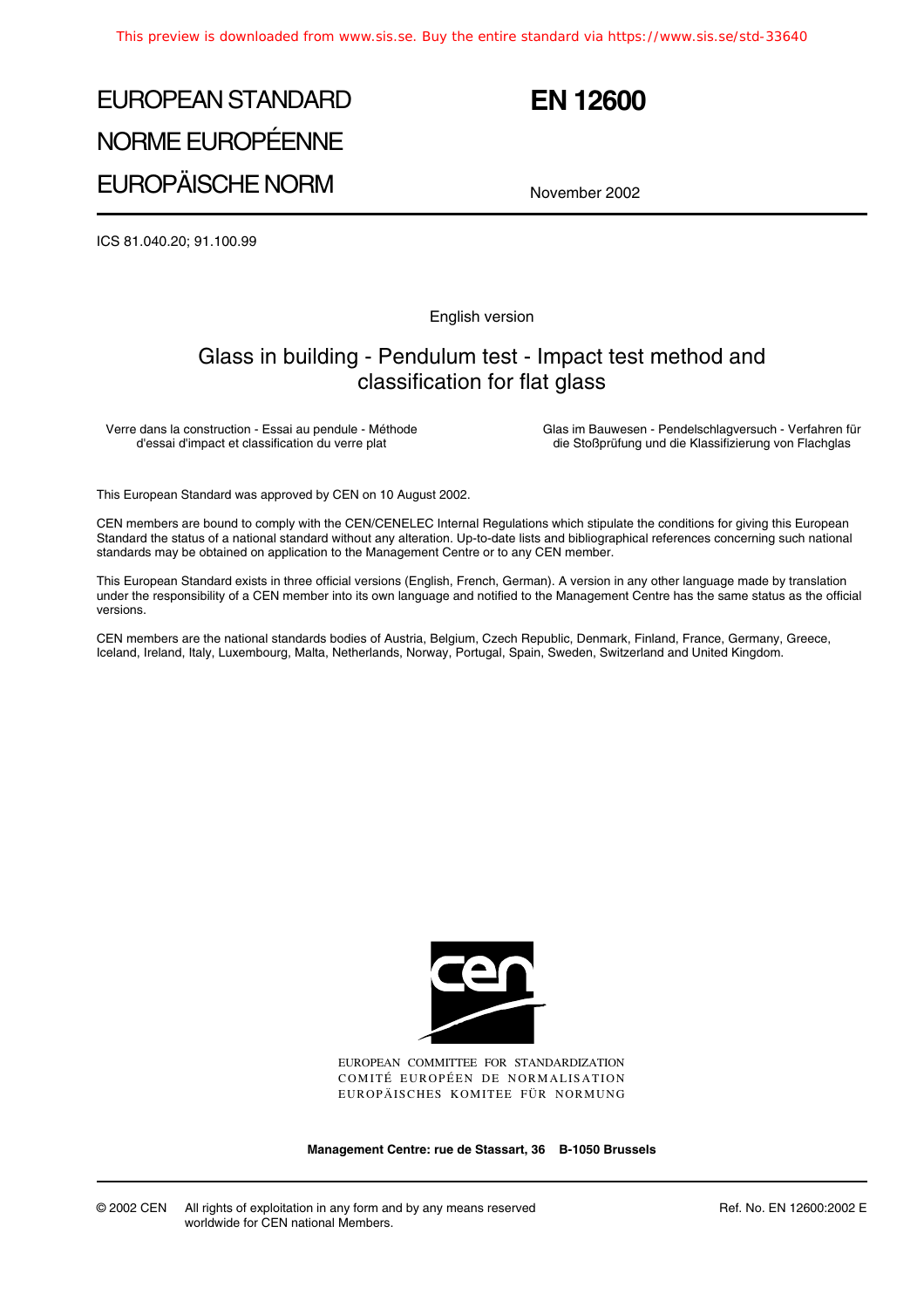## **Contents**

|                                         | page |     |  |  |
|-----------------------------------------|------|-----|--|--|
|                                         |      |     |  |  |
|                                         |      |     |  |  |
| 1                                       |      |     |  |  |
| $\mathbf{2}$                            |      |     |  |  |
| 3<br>3.1<br>3.2<br>3.3                  |      |     |  |  |
| 3.4                                     |      |     |  |  |
| 4                                       |      |     |  |  |
| 5<br>5.1<br>5.1.1                       |      |     |  |  |
| 5.1.2<br>5.2<br>5.2.1                   |      |     |  |  |
| 5.2.2<br>5.2.3<br>5.2.4<br>5.3          |      |     |  |  |
| 6<br>6.1<br>6.2<br>6.3                  |      |     |  |  |
| $\overline{7}$                          |      |     |  |  |
| A.1<br>A.2                              |      |     |  |  |
| B.1<br>B.2<br>B.3<br>B.4                |      |     |  |  |
| C.1<br>C.1.1<br>C.1.2<br>C.1.3<br>C.1.4 |      | .23 |  |  |
| C.1.5<br>C.1.6<br>C.1.7<br>C.1.8        |      |     |  |  |
|                                         |      |     |  |  |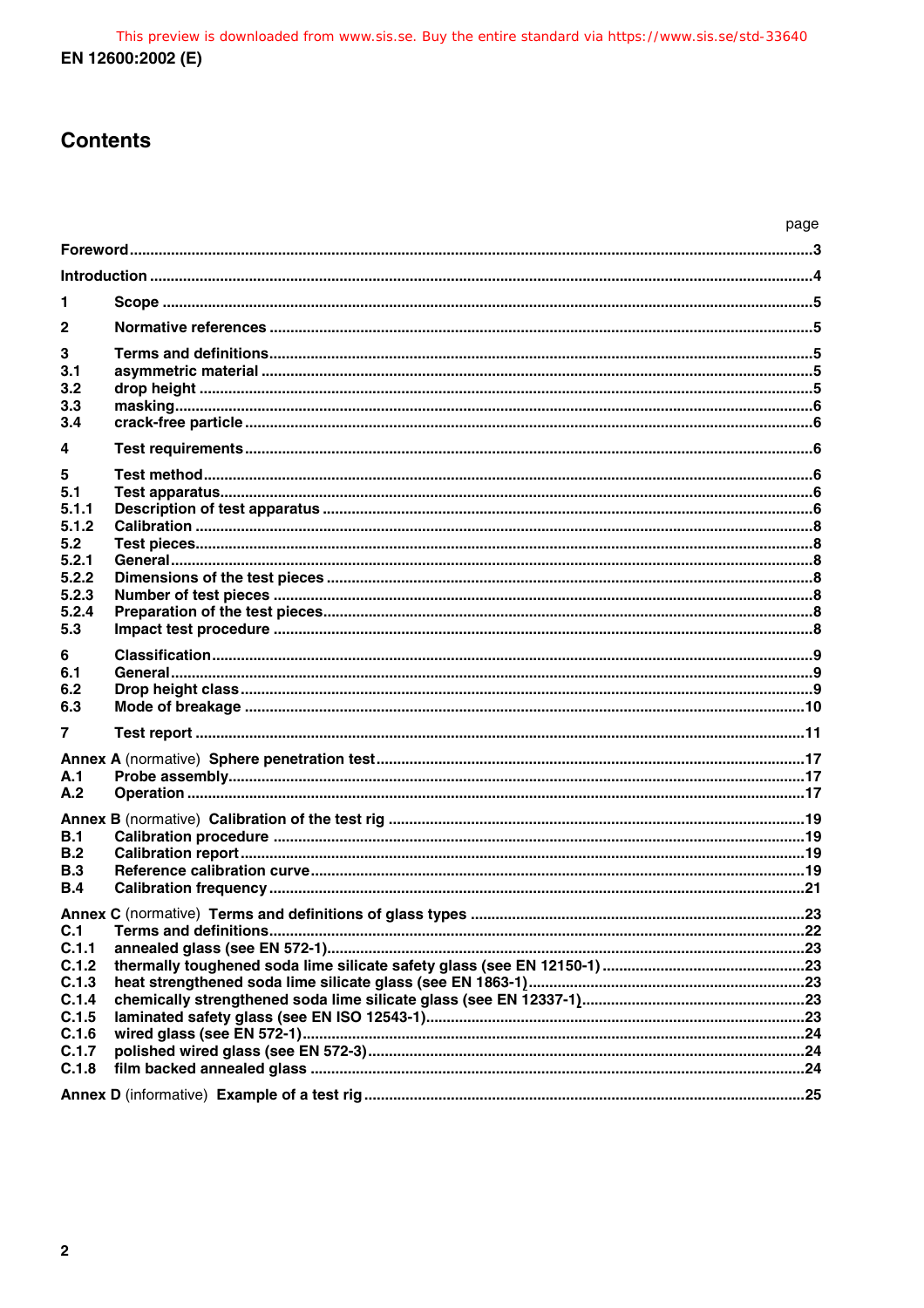## **Foreword**

This document (EN 12600:2002) has been prepared by Technical Committee CEN/TC 129 "Glass in building", the secretariat of which is held by IBN/BIN.

This European Standard shall be given the status of a national standard, either by publication of an identical text or by endorsement, at the latest by May 2003, and conflicting national standards shall be withdrawn at the latest by May 2003.

In this European Standard the annexes A, B and C are normative and the annex D is informative.

According to the CEN/CENELEC Internal Regulations, the national standards organizations of the following countries are bound to implement this European Standard: Austria, Belgium, Czech Republic, Denmark, Finland, France, Germany, Greece, Iceland, Ireland, Italy, Luxembourg, Malta, Netherlands, Norway, Portugal, Spain, Sweden, Switzerland and the United Kingdom.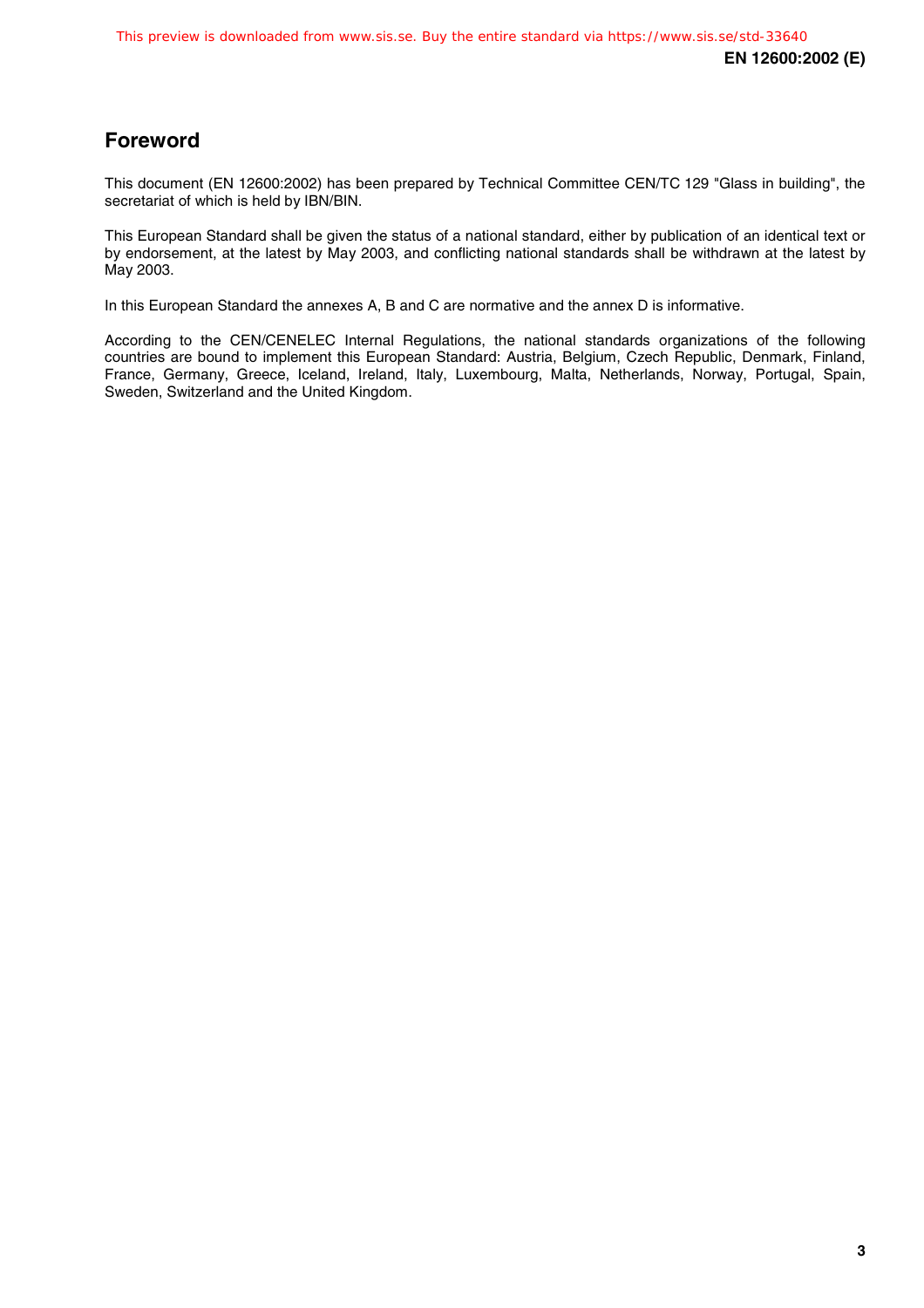### **Introduction**

This European Standard is a test method standard, which is intended to classify flat glass products used in buildings, by performance under impact and by mode of breakage. The classification by drop height corresponds to graded values of energy transmitted by the impact of a person.

The classification system in this European Standard relates to increasing personal safety by:

- the reduction of cutting and piercing injuries to persons;
- the containment characteristics of the material.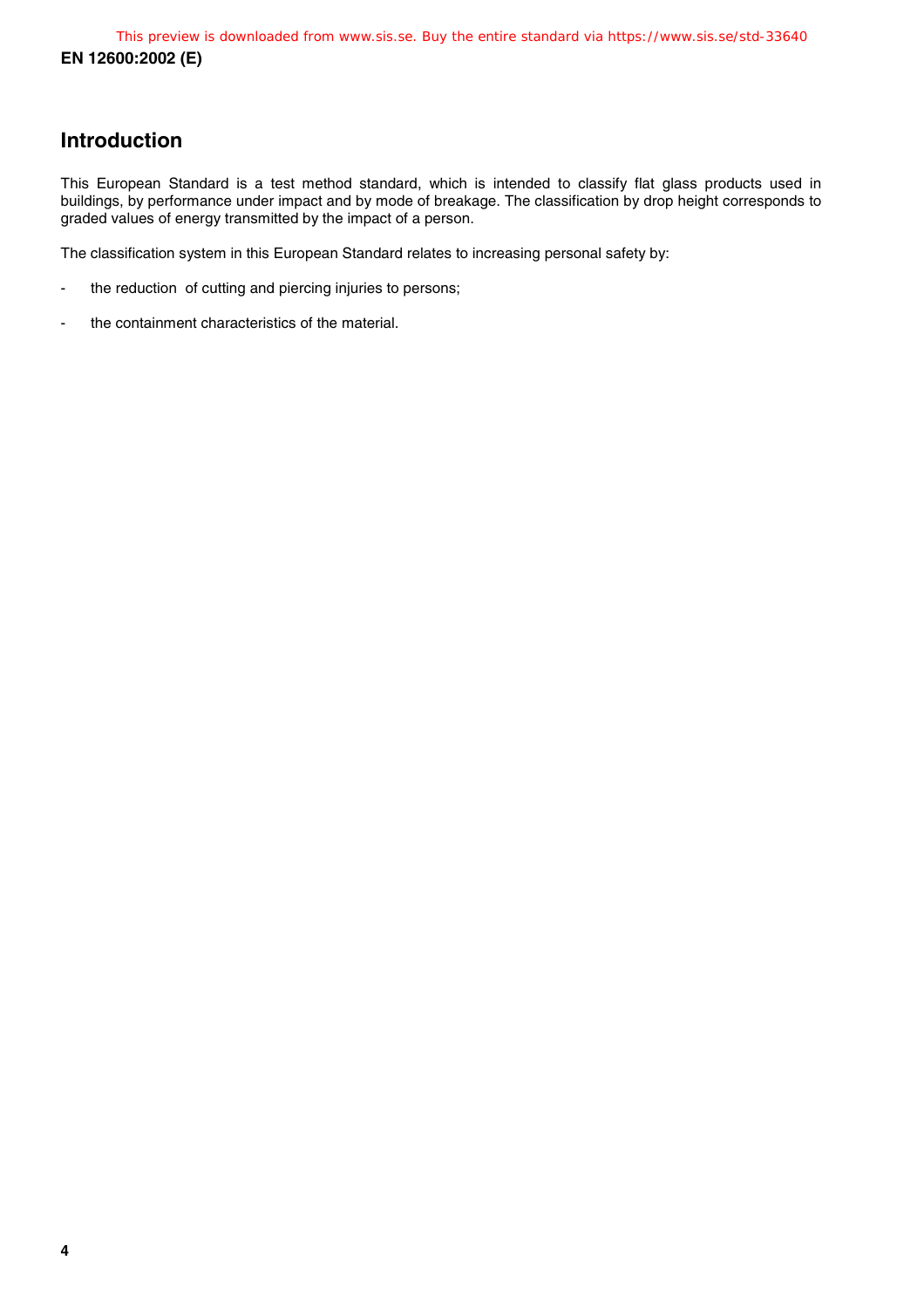#### **1 Scope**

This European Standard specifies a pendulum impact test method for single flat panes of glass for use in buildings. The test is intended to classify flat glass products in three principal classes by performance under impact and by mode of breakage.

This standard does not specify requirements for applications, nor does it specify requirements for durability.

#### **2 Normative references**

This European Standard incorporates by dated or undated reference, provisions from other publications. Normative references are cited at the appropriate place in the text, and the publications are listed below. For dated references, subsequent amendments to or revisions of this publication apply to this European Standard only when incorporated in it by amendment or revision. For undated references the latest edition of the publication referred to applies (including amendments).

EN 572-1, Glass in building – Basic soda lime silicate glass products – Part 1: Definitions and general physical and mechanical properties.

EN 572-2, Glass in building -– Basic soda lime silicate glass products – Part 2: Float glass.

EN 572-3, Glass in building -– Basic soda lime silicate glass products – Part 3: Polished wired glass.

EN 1863-1, Glass in building -– Heat strengthened soda lime silicate glass – Part 1: Definition and description.

EN 12150-1:2000, Glass in building -– Thermally toughened soda lime silicate safety glass – Part 1: Definition and description.

EN 12337-1, Glass in building – Chemically strengthened soda lime silicate glass – Part 1: Definition and description.

EN ISO 12543-1, Glass in building -- Laminated glass and laminated safety glass -- Part 1: Definitions and description of component parts (ISO 12543-1:1998).

ISO 48:1994, Rubber, vulcanized or thermoplastic -- Determination of hardness (hardness between 10 IRHD and 100 IRHD).

ISO 2408, Steel wire ropes for general purposes – Characteristics.

ISO 4251-1, Tyres (ply rating marked series) and rims for agricultural tractors and machines – Part 1: Tyre designation and dimensions, and improved rim contours.

#### **3 Terms and definitions**

For the purposes of this European Standard, the following terms and definitions apply.

#### **3.1**

#### **asymmetric material**

product in which, from both outer surfaces, the sequence of glass panes, plastic glazing sheet material and interlayer(s) by type, thickness, finish and/or general characteristics is different; or

a monolithic glass pane with differing surface finish, e.g. patterned glass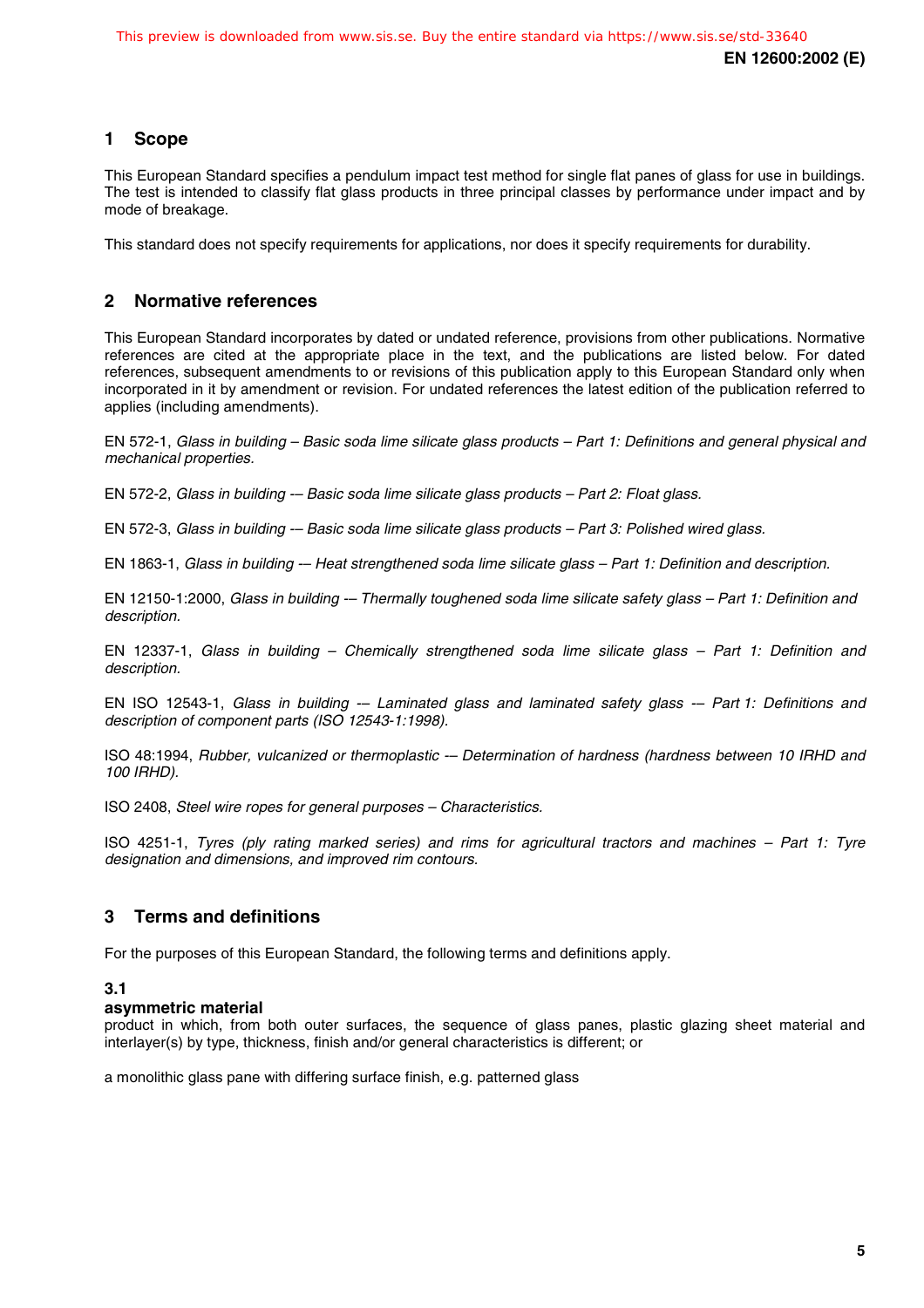#### **3.2**

#### **drop height**

vertical height from the horizontal centre line of the impactor at the point of release to the horizontal centreline of the impactor when it is at rest vertically

#### **3.3**

#### **masking**

temporary protective covering applied to the test piece for ease of transportation.

NOTE This does not include protective edge tapes.

#### **3.4**

#### **crack-free particle**

particle of toughened glass which does not contain any cracks which run from one edge to another

[EN 12150-1:2000, 8.4]

#### **4 Test requirements**

When tested by the method given in clause 5 each test piece shall either not break or shall break as defined in one of the following ways:

- a) numerous cracks appear, but no shear or opening is allowed within the test piece through which a 76 mm diameter sphere can pass when a maximum force of 25 N is applied (in accordance with annex A). Additionally, if particles are detached from the test piece up to 3 min after impact, they shall, in total, weigh no more than a mass equivalent to 10 000 mm<sup>2</sup> of the original test piece. The largest single particle shall weigh less than the mass equivalent to 4 400 mm<sup>2</sup> of the original test piece;
- b) disintegration occurs and the 10 largest crack-free particles collected within 3 min after impact and weighed, all together, within 5 min of impact shall weigh no more than the mass equivalent to 6 500 mm² of the original test piece. The particles shall be selected only from the portion of the original test piece exposed in the test frame. Only the exposed area of any particle retained in the test frame shall be taken into account in determining the mass equivalent.

#### **5 Test method**

#### **5.1 Test apparatus**

#### **5.1.1 Description of test apparatus**

#### **5.1.1.1 General**

The test apparatus shall comprise:

a stable main frame;

a clamping frame which is fitted onto the main frame and is used to hold the test piece in position for the duration of the test;

a dual tyre impactor with a suspension device and release mechanism.

#### **5.1.1.2 Main frame (see Figures 1, 2 and 3)**

This shall be constructed from welded, or bolted, hot rolled steel channel sections with rounded edges, designed to present a rigid and flat surface to the sub-frame. The lower cross members shall be securely fixed to a concrete floor.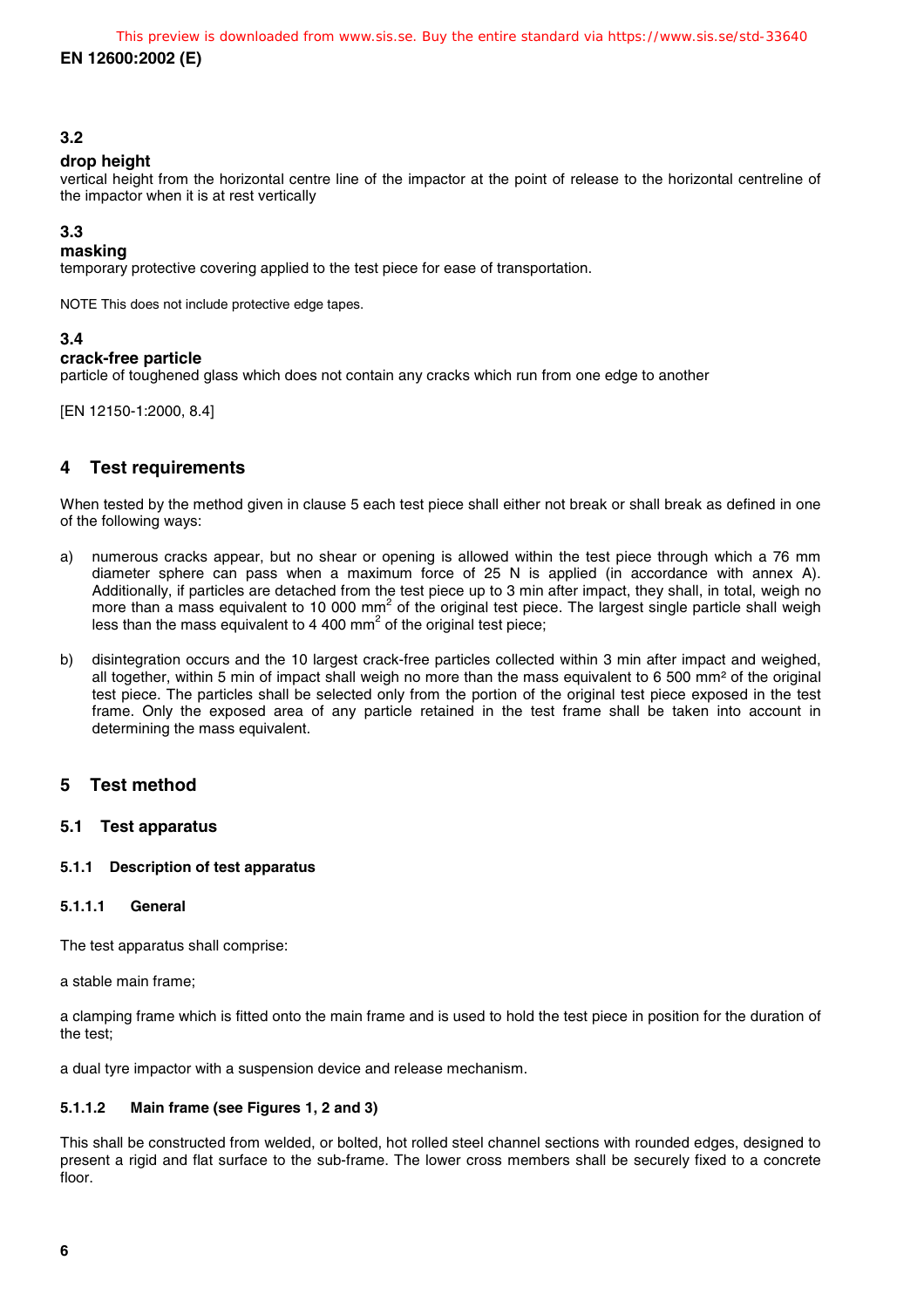NOTE Additional support to the frame can be provided, if required, by means of horizontal steel sections fixed to an adjacent rigid wall (see Figure 2,  $F_2$ ).

The dimensions of the main frame (see Figure 3) shall be:

- internal width:  $(847 \pm 5)$  mm;
- internal height:  $(1910 \pm 5)$  mm

#### **5.1.1.3 Clamping frame (see Figure 4)**

Clamping frame, used to hold the test piece in the apparatus, consisting of two rectangular parts which clamp the test piece along its perimeter. The inner part of the clamping frame is attached to the main frame.

The assembly is held together by a clamping device. The clamping frame shall be suitably rigid to withstand the pressure exerted by the clamping device.

The dimensions of the clamping frame shall be:

- internal width:  $(847 \pm 5)$  mm;
- internal height:  $(1910 \pm 5)$  mm

Each part of the clamping frame shall be fitted with a strip of rubber. The rubber strips shall be the only element in contact with the test piece and shall be (20  $\pm$  2) mm wide and (10  $\pm$  1) mm thick and have a hardness of  $(60 \pm 5)$  IRHD in accordance with ISO 48.

NOTE It is recommended to use polychloroprene or a similar material.

#### **5.1.1.4 Impactor (see Figures 5 and 6)**

Impactor consisting of two pneumatic tyres, Tyre 3.50-R8 4PR 1) in accordance with ISO 4251-1, with round section and flat longitudinal tread. The tyres shall be fitted to the rims of the wheels that carry two steel weights of equal mass. The weights shall be dimensioned so that the total mass of the impactor is  $(50 \pm 0.1)$  kg.

NOTE An example of the impactor, using steel with a density of  $7\,830\ \text{kg/m}^3$ , is shown in Figure 5.

#### **5.1.1.5 Suspension system (see Figure 2)**

1

The impactor shall be suspended by means of a steel cable of 5 mm in diameter conforming to ISO 2408, from a bracket attached above the head of the main frame. The bracket shall be rigid to ensure that the point of suspension remains stationary during the test and shall be positioned to permit the impactor to strike the centre of the test piece.

At the highest drop height the angle between the taut suspension cable and the bracket shall not be less than 14° from the horizontal.

When the impactor is hanging freely, at rest, the distance between the fully inflated tyres and the surface of the test piece shall not exceed 15 mm and shall not be less than 5 mm (see Figure 2; D) and the centre line of the impactor shall be within 50 mm radially from the centre of the test piece.

 $<sup>1</sup>$ ) Tyre 3.50-R8 4PR manufactured by Vredestein can be used for the pendulum test. It can be obtained from Vredestein BV,</sup> Ingenieur Schiffstraat 370, NL - 7547 RD Enschede, Nederland or Vredestein GmbH, August-Horch-Strasse 7, D - 56070 Koblenz, Deutschland.

The above tyre does not mean that CEN is recommending the use of this particular tyre. Equivalent tyres may be used as long as it is demonstrated that equivalent results will be obtained.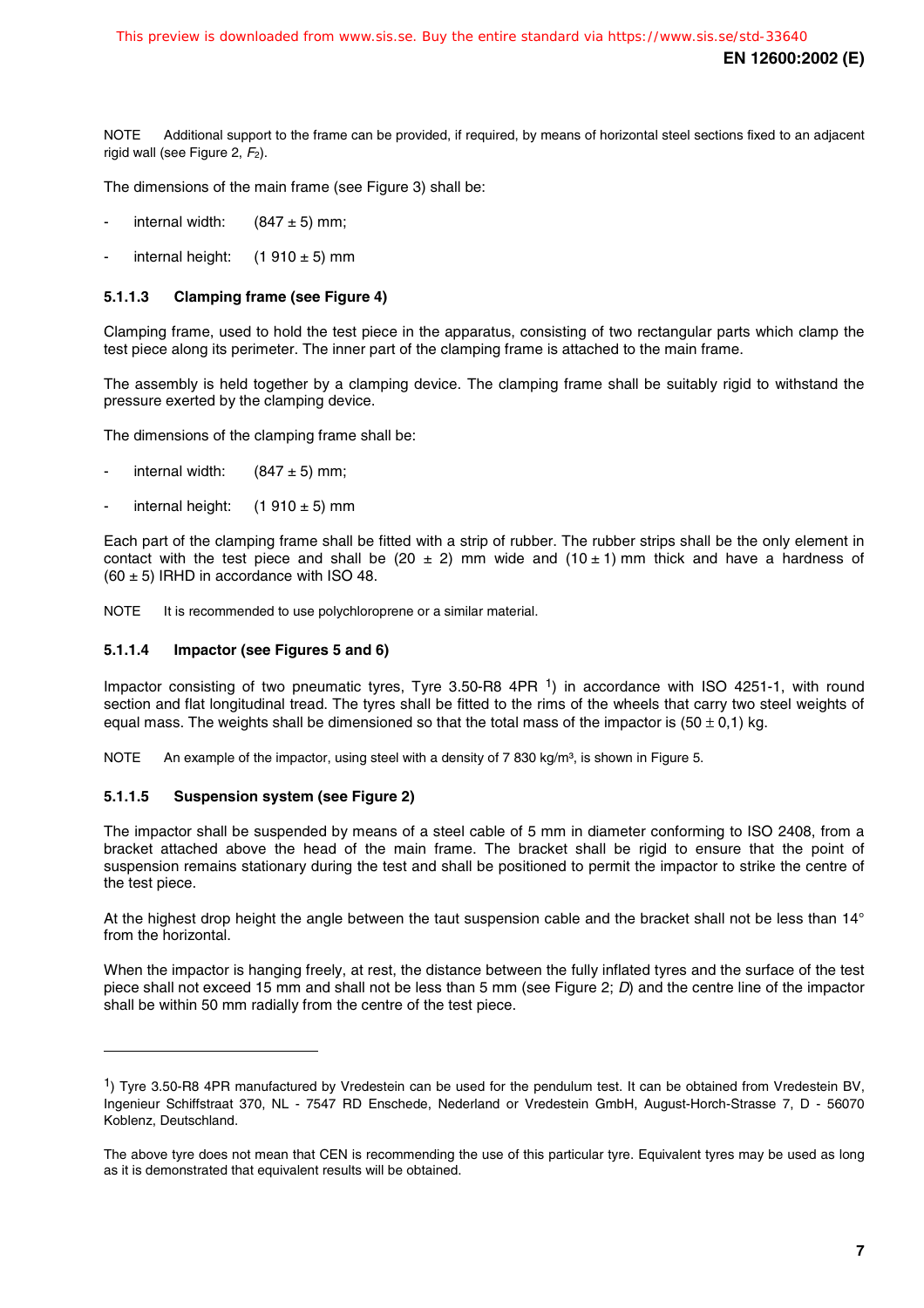#### **5.1.1.6 Impact release mechanism (see Figure 2)**

The impactor release mechanism enables the impactor to be raised and positioned at each of the specified drop height positions and then to be released so that it swings freely and impacts the test piece. The release cable shall be connected to the top and bottom ends of the impactor by suitable links so that the raising force is applied at right angles to the axis of the impactor. The release mechanism shall ensure that the release cable is maintained at the correct orientation at each of the drop heights.

#### **5.1.2 Calibration**

The test apparatus shall be calibrated in accordance with annex B in order to ensure that the energy transferred to the test piece by the impactor during the test carried out on different apparatus is consistent.

#### **5.2 Test pieces**

#### **5.2.1 General**

Each test piece shall comprise a single pane of glass product and be representative of the normal production of the type of product submitted for test.

#### **5.2.2 Dimensions of the test pieces**

The test pieces shall have the following dimensions:

- width  $(876 \pm 2)$  mm;

- height  $(1.938 \pm 2)$  mm

Results obtained with test pieces of these dimensions are valid for classification purposes of the glass product whatever the service dimensions.

#### **5.2.3 Number of test pieces**

The test shall be carried out at each drop height on four pieces of identical structure and the same nominal thickness.

If the test pieces are of an asymmetric material, their number shall be doubled unless they are intended solely for installation in situations where the risk of impact is from one side only.

#### **5.2.4 Preparation of the test pieces**

Remove all masking and protection material from the test pieces and condition for a minimum of 12 h at  $(20 \pm 5)$  °C.

#### **5.3 Impact test procedure**

**5.3.1** Testing shall start at the lowest drop height (see Table 1) and increase up to the drop height appropriate to the class for which the material is intended (see 6.2).

**5.3.2** The test shall be carried out at  $(20 \pm 5)$  °C.

**5.3.3** Place each test piece in the clamping frame so that its edges are encased in the rubber to a minimum depth of 10mm. When clamped, the rubber shall be compressed by not more than 20 % of its thickness.

Inflate both impactor tyres to a pressure of  $(0.35 \pm 0.02)$  MPa. Pressure shall be checked before each drop height.

Raise the impactor to the lowest drop height (see Table 1) and stabilize. At the drop height the suspension cable shall be taut, and the axis of the impactor and cable shall be in line (see Figure 2).